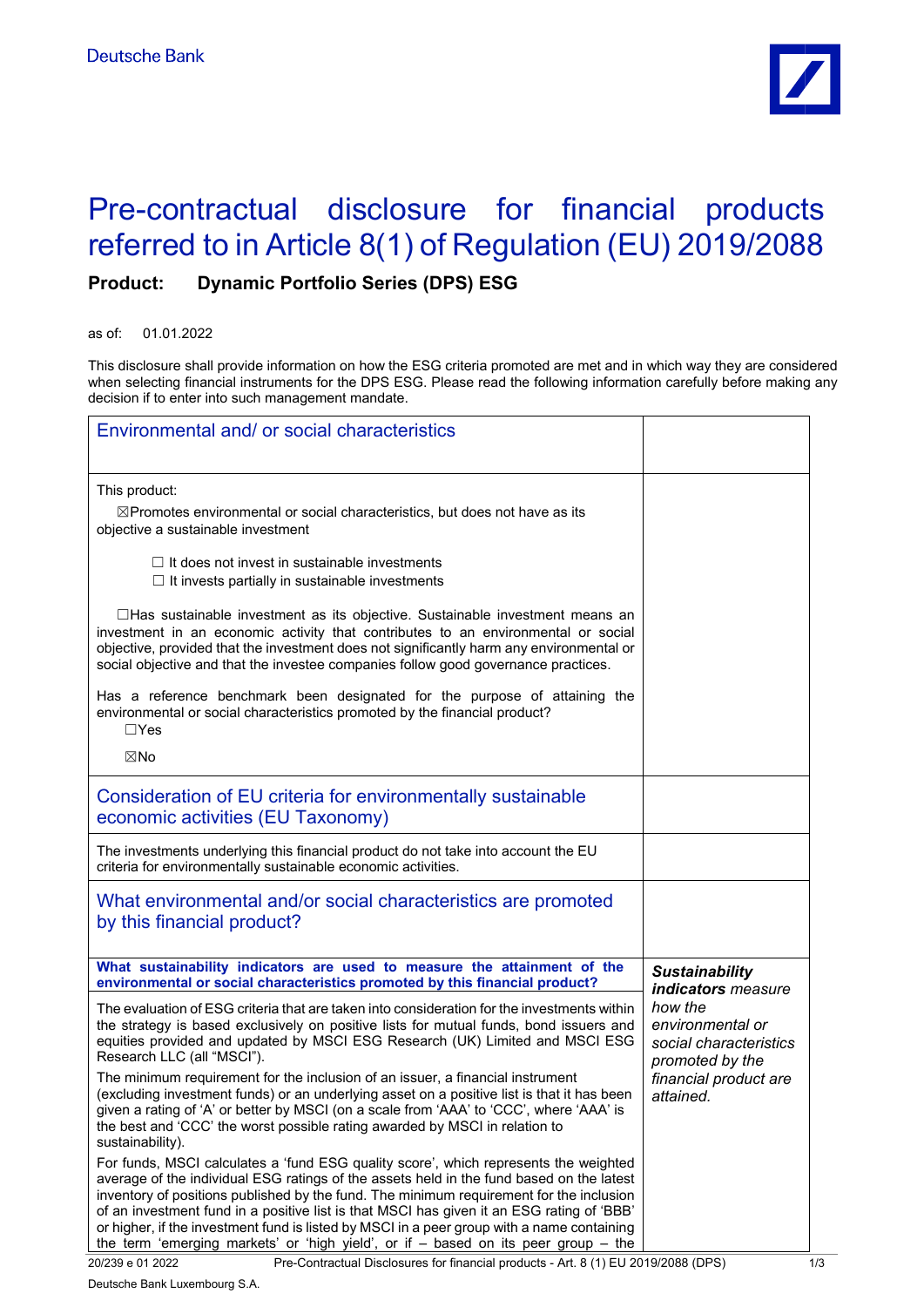| investment fund invests in equities from a country whose public limited companies are<br>included in the MSCI Emerging Markets (EM) index. For any other investment fund, the<br>minimum requirement for inclusion in a positive list is that MSCI has awarded it an ESG<br>rating of 'A' or higher.                                                                                                                                                                                                                                                                                                                                                                                                                                                                                     |                                                                                                   |
|------------------------------------------------------------------------------------------------------------------------------------------------------------------------------------------------------------------------------------------------------------------------------------------------------------------------------------------------------------------------------------------------------------------------------------------------------------------------------------------------------------------------------------------------------------------------------------------------------------------------------------------------------------------------------------------------------------------------------------------------------------------------------------------|---------------------------------------------------------------------------------------------------|
| MSCI prepares ESG ratings of countries, federal, regional and local authorities and other<br>state-linked issuers (collectively 'states') based on ESG risk factors in the value creation<br>process of the state in question. For other issuers, MSCI uses a scoring model that is<br>designed to identify and assess material ESG opportunities and risks. A risk is deemed<br>material under the scoring model if it can be expected, according to MSCI, that issuers<br>in a particular industry will be facing a significant burden of costs in connection with this<br>risk in the future. An opportunity is deemed material under the scoring model if it is likely,<br>according to MSCI that this opportunity will benefit the profit generation of companies in<br>the future. |                                                                                                   |
| Irrespective of the aforementioned ESG rating, the Bank also applies the exclusion<br>criteria provided by MSCI, which have been agreed by the Bank and MSCI. At present,<br>additional exclusion criteria are included in the positive list for 'other issuers' only, and<br>are applied only to the issuers themselves and in cases where an investment instrument<br>from this issuer serves as an underlying asset for another investment instrument.                                                                                                                                                                                                                                                                                                                                |                                                                                                   |
| This means that, in the selection process of 'other issuers' (excluding states), even<br>issuers with an ESG rating of 'A' or better will currently not be deemed eligible by MSCI<br>for inclusion in a positive list and, consequently, for investments by the Bank, if the<br>analysis conducted by MSCI finds that any of the following applies to the 'other issuer':                                                                                                                                                                                                                                                                                                                                                                                                               |                                                                                                   |
| Issuers are to be excluded if the overall assessment finds that the issuer's business<br>٠<br>practices or manufactured products breach national or international norms, laws<br>and/or universally accepted global standards in any material way. MSCI refers to<br>such cases as ESG controversies.                                                                                                                                                                                                                                                                                                                                                                                                                                                                                    |                                                                                                   |
| In addition, issuers must be excluded if they operate in areas of business that the<br>٠<br>Bank deems critical or if they generate significant revenues in such areas.                                                                                                                                                                                                                                                                                                                                                                                                                                                                                                                                                                                                                  |                                                                                                   |
| What investment strategy does this financial product follow?                                                                                                                                                                                                                                                                                                                                                                                                                                                                                                                                                                                                                                                                                                                             | <b>Investment strategies</b><br>quide investment                                                  |
| The assets under management are broadly diversified to implement a specific risk-<br>return-profile with additional focus on environmental, social or governance ("ESG")<br>aspects. Each portfolio is oriented on a benchmark specifically determined for the<br>respective portfolio. The objective is to generate performance for the managed assets<br>that is oriented towards that of the capital markets, within the limits of the strategy<br>agreement concluded with the Client and the permissible investment instruments.                                                                                                                                                                                                                                                    | decisions based on<br>factors such as<br>investment objectives<br>and risk tolerance.             |
| What are the binding elements for the investment selection?                                                                                                                                                                                                                                                                                                                                                                                                                                                                                                                                                                                                                                                                                                                              | <b>Binding elements are</b>                                                                       |
| The Bank uses exclusively the updated positive lists for the selection of investment<br>instruments, which consider the a.m. minimum MSCI ESG rating of "A", resp. "BBB" for<br>Emerging Market or High Yield investments, as well as the mentioned exclusions.                                                                                                                                                                                                                                                                                                                                                                                                                                                                                                                          | commitments that<br>cannot be amended<br>during the life of the<br>financial product.             |
| How is the strategy implemented in the investment process on a continuous<br>basis?                                                                                                                                                                                                                                                                                                                                                                                                                                                                                                                                                                                                                                                                                                      |                                                                                                   |
| The positive lists will be updated by MSCI regularly. If any investment instrument does<br>no longer fulfil the ESG criteria, the Bank will make reasonable effort to sell the                                                                                                                                                                                                                                                                                                                                                                                                                                                                                                                                                                                                           |                                                                                                   |
| position, whilst safeguarding the Client's interests at all times.                                                                                                                                                                                                                                                                                                                                                                                                                                                                                                                                                                                                                                                                                                                       |                                                                                                   |
| What is the policy to assess good governance practices of the investee<br>companies?                                                                                                                                                                                                                                                                                                                                                                                                                                                                                                                                                                                                                                                                                                     |                                                                                                   |
| The Bank uses exclusively the positive lists from MSCI for the selection of investment<br>instruments, which consider the a.m. minimum MSCI ESG rating of "A", resp. "BBB" for<br>Emerging Market or High Yield investments, as well as the mentioned exclusions.                                                                                                                                                                                                                                                                                                                                                                                                                                                                                                                        | Good<br>governance<br>practices include sound<br>management structures,<br>employee<br>relations. |
| MSCI uses a scoring model identifying and estimating considerable ESG related<br>chances and risks, which considers characteristics of good governance. In addition,<br>issuers will be excluded if they operate in areas of business that the Bank deems critical<br>or if they generate significant revenues in such areas.                                                                                                                                                                                                                                                                                                                                                                                                                                                            | remuneration<br>of staff<br>and tax compliance.                                                   |
| Where can I find further details to the investment strategy?                                                                                                                                                                                                                                                                                                                                                                                                                                                                                                                                                                                                                                                                                                                             |                                                                                                   |